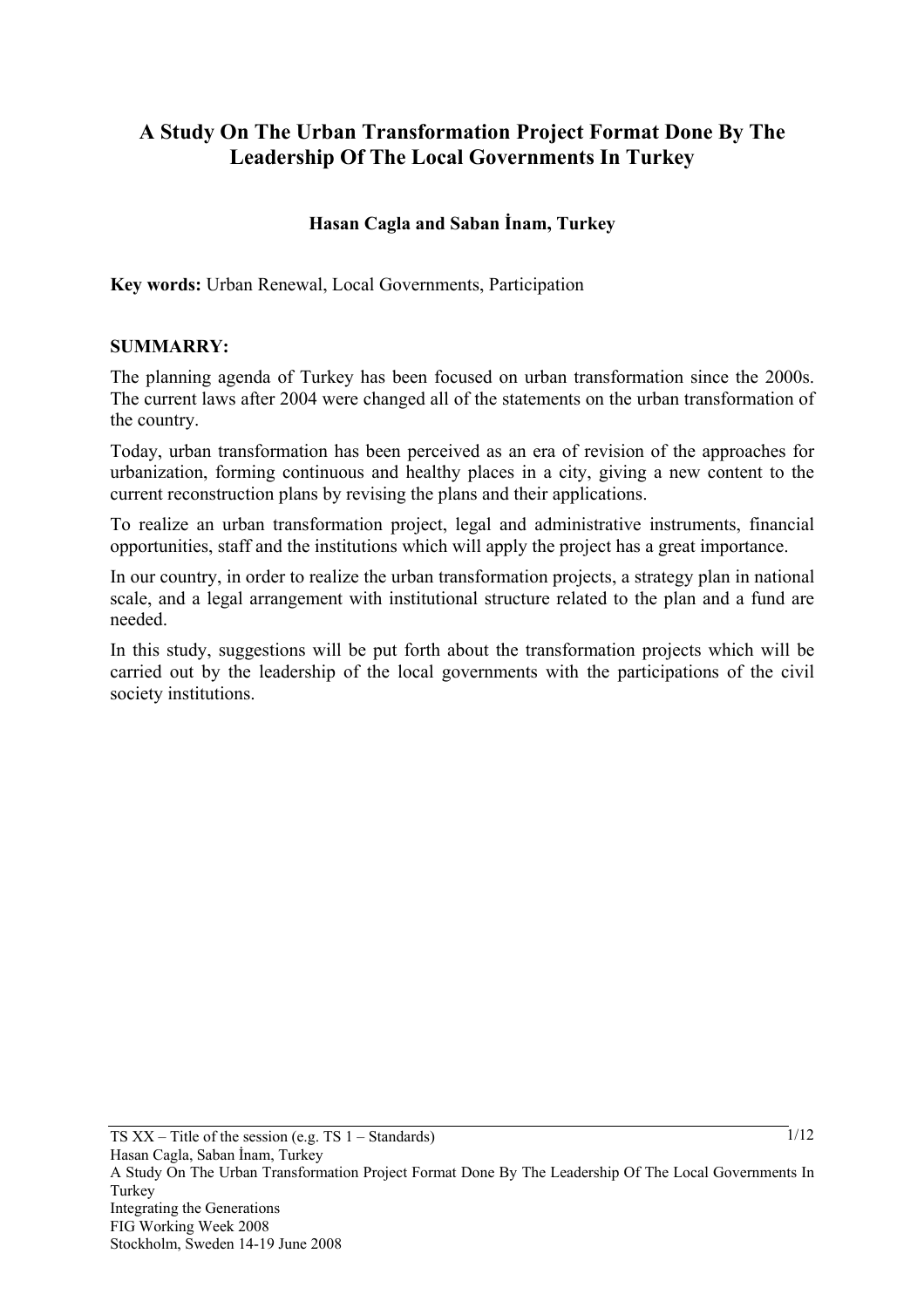# **Türkiye'de Yerel Yönetimler Öncülüğünde Yapılan Kentsel Dönüşüm Projeleri Üzerine Bir İnceleme Hasan Cağla, Şaban İnam, Türkiye**

**Anahtar Kelimeler:** Kentsel Yenileme, Yerel Yönetimler, Katılım

## **ÖZET**

Türkiye'nin planlama gündemi, 2000'li yıllardan başlayarak kentsel dönüşüm üzerinde odaklanmıştır. 2004 yılından sonra devreye giren yeni yasalar, ülkenin kentsel dönüşüm üzerine olan tüm söylemlerinin değişmesi sonucuna yol açmıştır.

Günümüz dünyasında, kentsel dönüşüm, kentleşmeye yönelik yaklaşımların yeniden gözden geçirildiği, sürdürülebilir ve sağlıklı kent mekânların oluşturulması, mevcut imar planlarının ve uygulamasının gözden geçirilerek yeniden içerik kazandırılacağı bir dönem olarak algılanmaktadır.

Bir dönüşüm projesinin gerçekleştirilebilmesi için yasal ve yönetimsel araçlar, mali imkânlar, personel ve uygulayıcı kurumlar büyük önem taşır.

Ülkemizde kentsel dönüşüm projelerinin gerekleştirilebilmesi için ulusal ölçekte bir strateji planı ve plana bağlı olarak kurumsal bir yapı ile yasal düzenlemeye ve bir fona ihtiyaç vardır.

Bu çalışmada, yerel yönetimlerin öncülüğünde yapılacak, kentsel dönüşüm projelerinin, sivil toplum kuruluşlarının birlikteliğinde, bütüncül bir çerçevede, dönüşüm projelerine katılımı üzerine öneriler getirilecektir.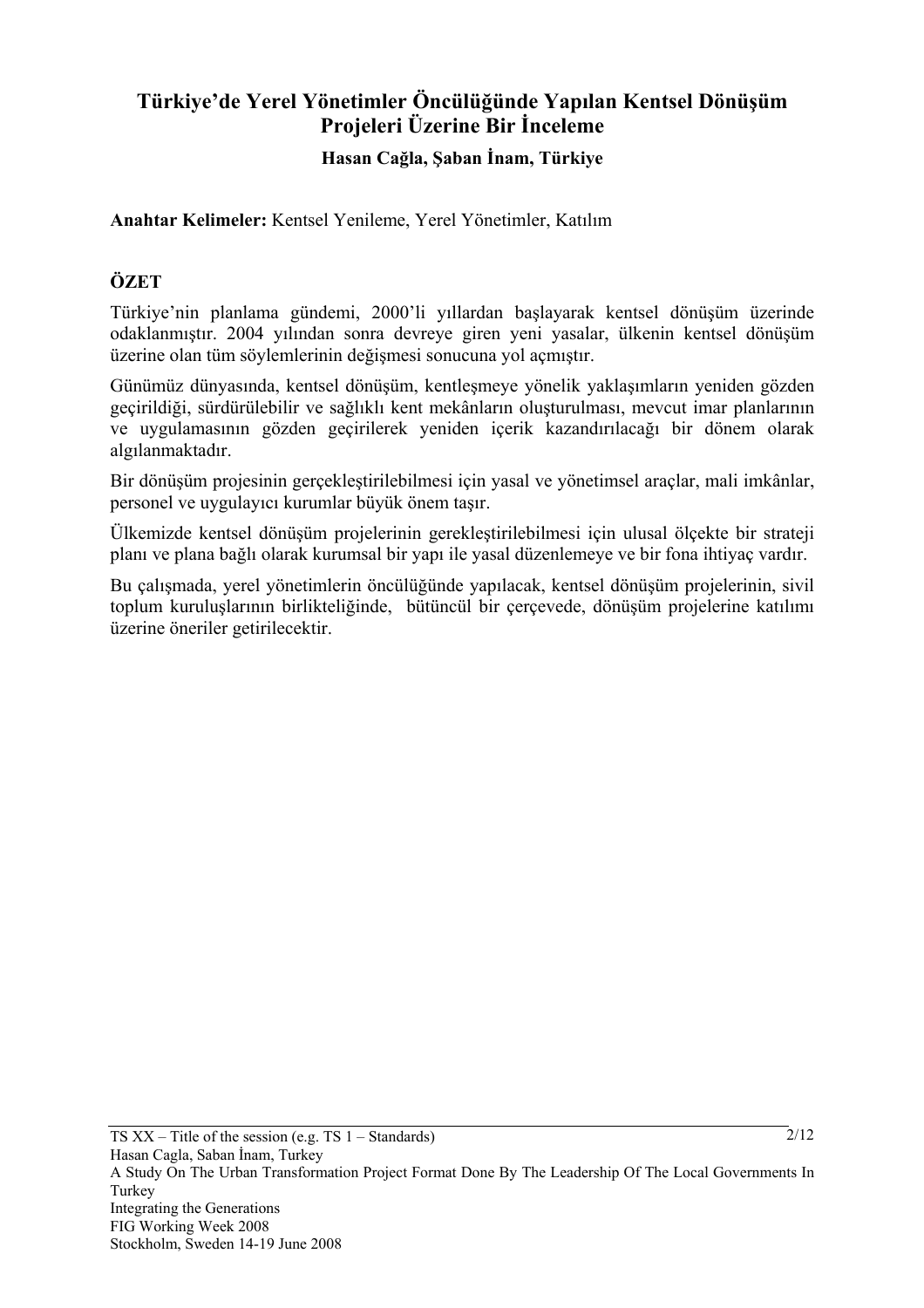### **1. INTRODUCTION**

The planning agenda of Turkey has been focused on urban transformation since the 2000s. The current laws after 2004 were changed all of the statements on the urban transformation of the country. Law no. 5216, "Metropolitan Municipality Law", law no. 5393, "Municipal Law", law no. 5162, "Collective Housing Law", law no. 5366, "Renovation and Utilization of Deteriorated Cultural Properties" and the "General Regulations on Production, Appropriation, Renting and Selling of a Land" defines the new application tools of presenting house and business places.

The concept of the urban transformation emerges with full of positive meanings at first because of dealing with the cities and metropolitan areas which are formed unplanned and out of control.

It is known that the unplanned and uncontrolled area development has created negative life and sheltering conditions for the poor class dwellers and it is also known that transformation projects would provide certain improvements.

Today, our cities have been deformed due to the intensity of over population, economical conditions, social unconsciousness, wrong places selection, and supply- demand trends. The deformation which is seen in our country as in the world, is not only observed in the developing countries which are still having pains of urbanization, but also in the developed countries which have been living the rapid transformation process since the 19th century. The collapses in the cities because of the various factors forced some the circles to find out the solutions. The concept of the urban transformation (renewal) was put forth as a solution for the result of the searches (Çakılcıooğlu ve Cebeci,2003).

### **2. THE AIMS OF THE URBAN TRANSFORMATION APPLICATIONS**

In a general aspect, urban transformation is expressed as changing, transforming, improving or regaining the city by regenerating the urban structure, which become old, dilapidated, deserted or abandoned in some cases in time because of different reasons, by taking the socioeconomic and physical conditions into consideration (Özden,2001).

Historical cores of the city, industrial and storing areas which were built for a certain purpose at once, and abandoned in time, authentic neighbourhoods and similar places of which structures and dwellers were changed has been losing their functions, abandoning to dilapidate and vanishing in urban area.

Urban transformation projects having the aim of forming healthy cities, includes:

- a) Transformation of the unlicensed building areas,
- b) Transformation of the dwelling or other using areas which are situated at inconvenient places where directly affected from the natural disasters,
- c) Transformation of the business areas of which usage is inconvenient in the city centre,
- d) Transformation of the featureless, unhealthy areas and areas which are out of the city standards,
- e) Transformation of the historical places which lost their characteristics, and the protection places.

 $3/12$ 

 $TS XX - Title$  of the session (e.g. TS 1 – Standards)

A Study On The Urban Transformation Project Format Done By The Leadership Of The Local Governments In Turkey Integrating the Generations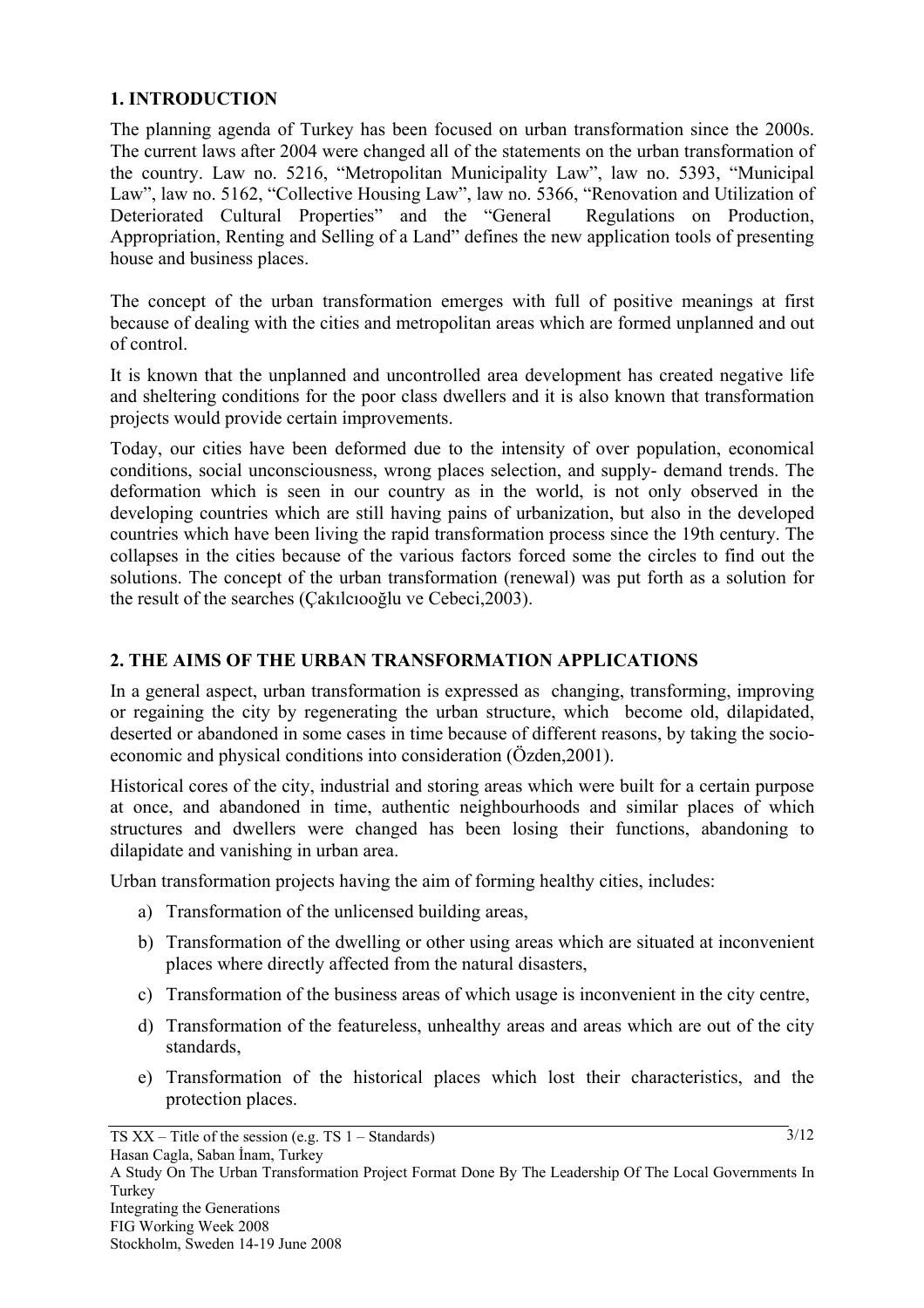Urban change and transformation which is lived in settlements in today's world and a process has been perceived as an era of revision of the approaches for urbanization, expressing the formation of healthy and continuous places, and giving a new content to the current reconstruction plans and their applications (Akar,2006).

Understanding the importance of the relation between the historical and cultural inheritance, and economical development, caused urban conservation to become the most important thing in urban transformation since 1990's. Regeneration projects aimed urban conservation especially in European cities in last term was determined to perform in four areas:

- Regeneration of the deserted historical places,
- Regenerating the historical centres,
- Regeneration of the industrial and trade areas which have historic value,
- Protection of the small and medium historical cities (Drewe, 2000).

Transformation process in cities which have a dynamic structure has developed in different periods and in different ways. In many countries different intervention styles have seen in different times related to the transformations. All these interventions have done for removing the deformation in cities (Kara,2007).

It is observed that when the solutions for the different transformation projects applied by the local governments in Turkey, the transformation problems generally reduced to transformation of the physical place whereas its economical and environmental aspect were neglected. However, urban transformation can be successful when it is considered with a comprehensive and total approach with not only transformation of the physical area but also providing the social development, economical improvement, protecting the natural balance related with the environment and its continuity.

## **3. INFLUENCE OF THE NEW LEGAL REGULATIONS ON URBAN TRANSFORMATION**

To realize a renewal Project, legal and administrative tools, economical opportunities, staff and applicator organization are very important (Özden,2001).

Laws which are the base of the applications in urban areas in Turkish Republic are given in chronological order below:

The Buildings Law dated 1883,

1956 dated law no. 6785 Reconstruction Law,

1983 dated and law no.2805 and 1984 dated and law no.2981 Procedures for the buildings against the Reconstruction and Shanty Law and the law amending an article of law no.6785 Reconstruction Law,

1985 dated law no.3194 Reconstruction Law,

1989 dated law no.3542 the law amending law no. 3194 Reconstruction Law,

2003 dated law no.5006 the law amending law no. 3194 Reconstruction Law,

Hasan Cagla, Saban İnam, Turkey

A Study On The Urban Transformation Project Format Done By The Leadership Of The Local Governments In Turkey Integrating the Generations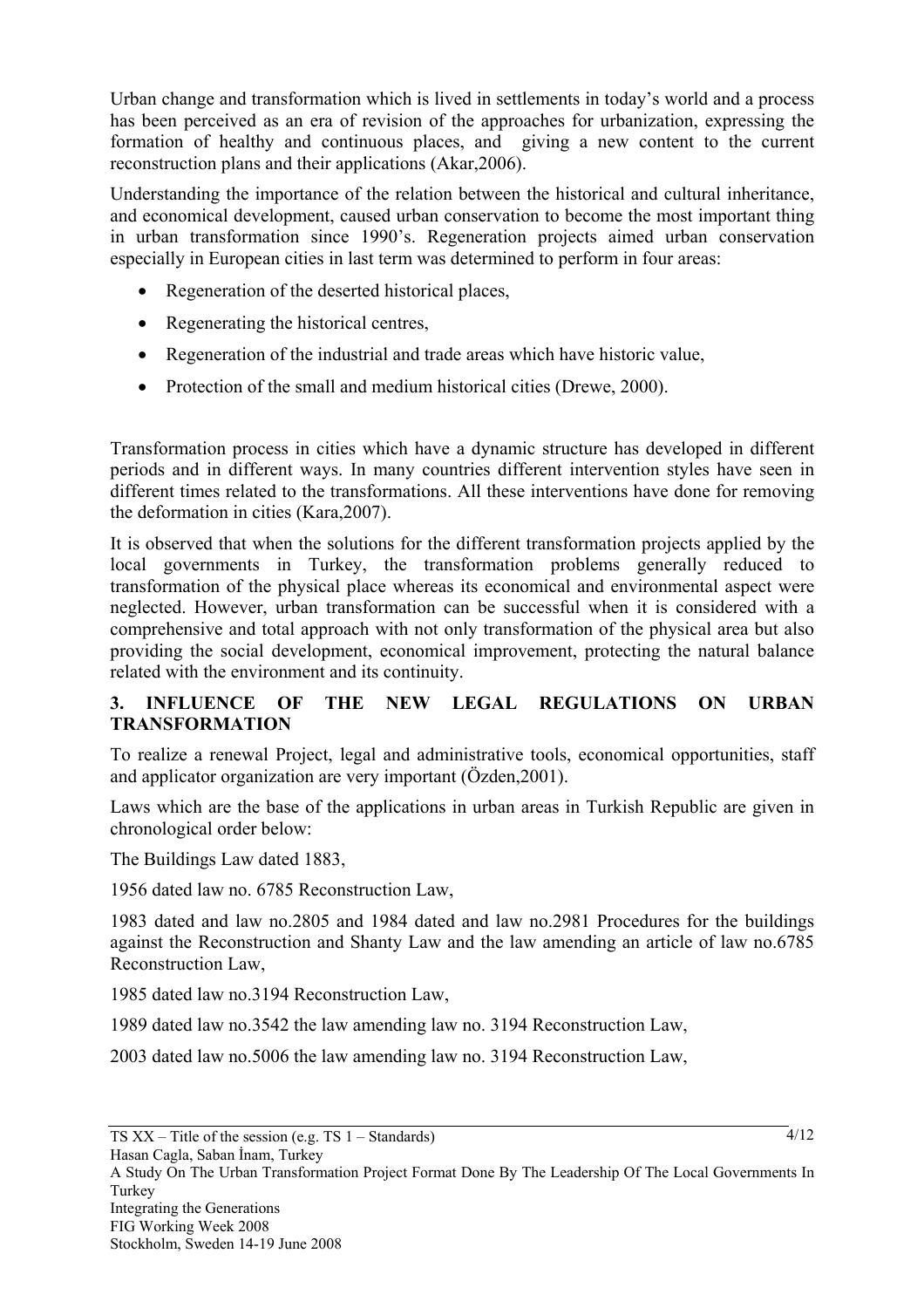The laws above are all about the reconstruction and urbanization, and they were aimed to solve the problems of the reconstruction of the country and to present best living places, and the laws put their extent to basis of the needs. But, the laws including reconstruction in its content for Turkey which performs continuous change in the development line are far beyond the expectations in short periods and they are needed to be changed or renewed (İnam, Çay and İşcan, 2004).

The first application method about regenerating the shanty areas and gaining them to the urban plot market in Turkey are the improvement reconstruction plans. The Improvement Reconstruction Maps includes the areas which is ex officially done or given to contractor by the governorship or municipality to make reconstruction areas apt to improvement reconstruction plans including the areas which consist law no. 2981 Procedures for the buildings against the Reconstruction and Shanty Law and the law amending an article of law no.6785 Reconstruction Law, in this areas cleaning, bringing the substructure and parcellation are in the responsibility of the municipality where the new settlements can be determined after the agreement between the shanty and the contractor (Uzun and Çete, 2006).

The first step towards preparing the basis of the legal concept of the urban transformation began with the regulation regarding the article 73 "Urban Transformation and Development Area" in Municipality Law, law no. 5393. By this regulation, very important management authorization was given to the local governments (İnam and Çağla,2006).

The urban transformation projects which started to gain importance in the agenda of the cities after 1980's become an important tool for the local governments. The urban transformation projects are very important for regenerating the deserted areas and producing healthy life areas in place of the shanty areas. But, what a pity that the urban transformation projects has been turned into income source for the local governments and different benefit groups instead of its aim must be regeneration of the economical, social, physical and environmental structure of transformation areas. This situation causes occurring unhealthy urban environment. In recent years, intensive arrangements in the laws helps urban transformation projects to reach its aim of regenerating the economical, social physical and environmental structure.

# **4. THE LOCAL GOVERNMENTS AND THE URBAN TRANSFORMATION**

The local government system in Turkey composed of province, city, village and units which means functional corporations. In the first rank, there are municipalities which are the administrative units of cities and the mukhtars (the elected head of a village or of a neighbourhood within a town/city) of the villages which are the administrative units of the country settlements. In the second rank there is special province administration in the province. Local government corporations are structures instituted among the three administration type for one or more objectives. There are 81 special province administrations, 3.226 municipals, 35.000 villages and nearly 1.079 local government corporations took part in Turkey (URL1).

Local governments are autonomous units according to the laws. They service not under the hierarchical control of central government but the tutelage control. The content and the borders of the tutelage of central government on the units have to be determined clearly. Developing a policy, planning, coordination and guidance in the relationship between the central and local governments constitute main axis.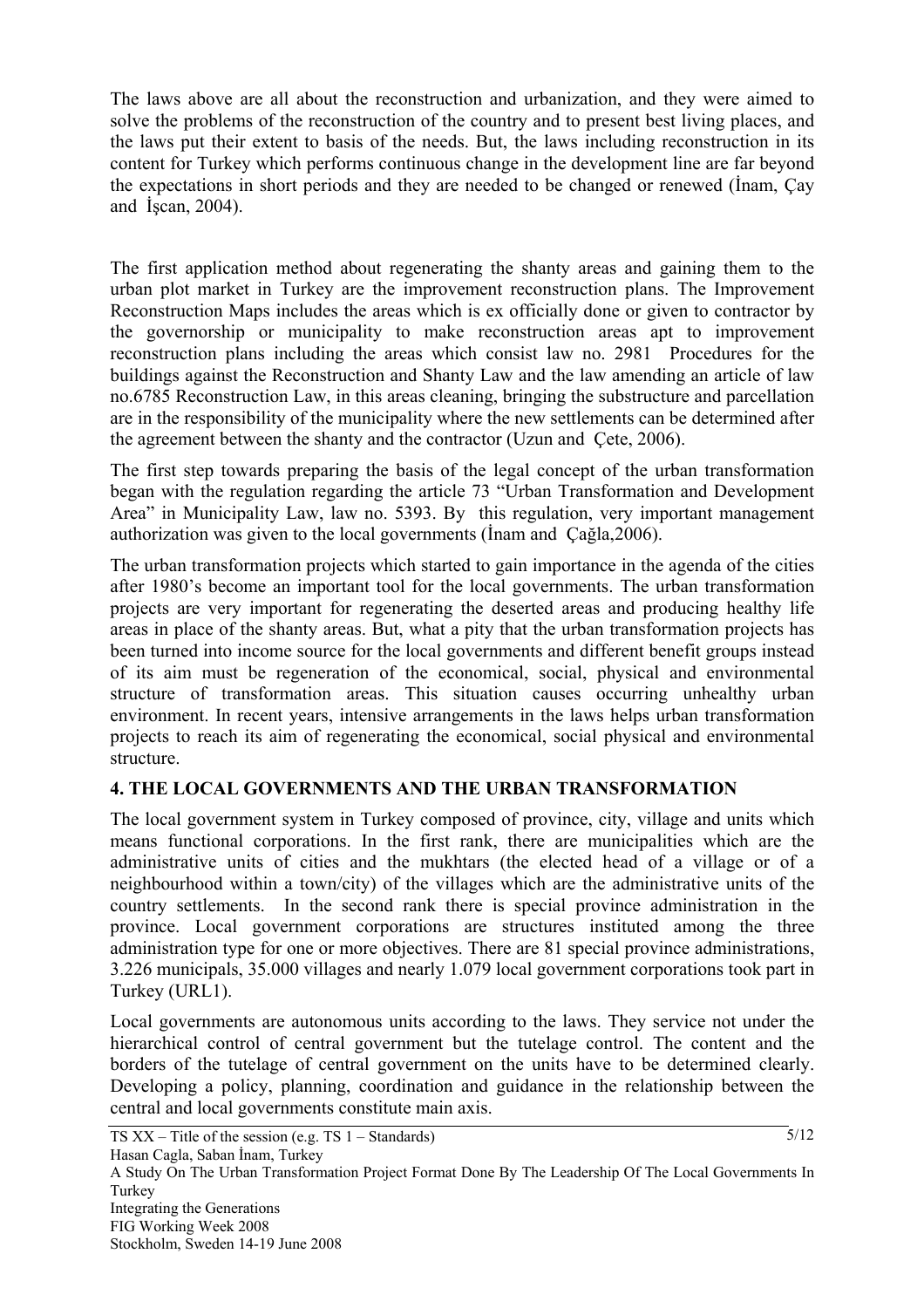Besides the changes in places where the regeneration is taught to take place, people living in that neighbourhood also have inevitably had partly great changes in their lives. In this respect, urban regeneration is a type of planning which the dwellers of the city can / must take part mostly. In general, urban regeneration is made for the dwellers to have better life conditions and to remove and reduce the problems of place and even the social problems. The aim here is not to force the people in regeneration area to move another place but gain them in the regeneration process.

The applications which are done ex officio by the municipality or the governorship have been continuing according to the 18th article of the law no.3194 reconstruction law which was regarding to regeneration and making reconstruction plots for place in cities (Uzun, 2006).

Law no.5393 dated 2005 Municipal Law regarding transformation and regeneration in urban areas has provided a big opening in application. The 73rd article of this law gives authorization to the municipalities to restore and regenerate the old part of the city suitable for the development of the city, to constitute housing sites, industrial and trade areas, technology parks and social equipments, or to take precautions for the earthquake risk or to protect the historical and social structure. According to the article of the law, the municipality may apply urban transformation and development projects to restore and regenerate the old part of the city apt to the development of the city, to constitute housing sites, industrial and trade areas, technology parks and social equipments, or to take precautions for the earthquake risk or to protect the historical and social structure.

The areas which are subject to the urban transformation and development are declared with the decision of the absolute majority of the members of the municipal assembly. In order to declare a place as an urban transformation and development area, the area must be in the borders of the municipal or the neighbouring area and it must be at least 50.000 meters square.

It is essential to negotiate on vacating, pulling down and nationalization of the buildings in the urban transformation and developing Project areas. The trials which will be brought by the property owners contained by the urban transformation and development projects are discussed and decided primarily at courts.

Urban transformation projects are long term projects. For that reason, although institutional structures change, constitution and continuity of the running corporations between the different interest groups must be carry on. Another important factor to continue the urban transformation projects is the possession of the projects by the interest groups and carrying on the common effort.

Planning system of the urban areas in Turkey has a structure which follows the housing and not flexible, has large extent planning management which can't provide enough participation and activity. In this aspect, planning has been used as a tool on missing the historical arts and the source of common life, developing the areas without equipments, in the process of horizontal and vertical intensity, making the illegal improvements to be legal (Koç and Gül, 2003) .

Transformation process in cities which have a dynamic structure has developed in different periods and in different ways. In many countries different intervention styles have seen in different times related to these transformations. All these interventions have done for removing the deformation in cities. A rapid urbanization process was lived after 1950s in

 $6/12$ 

A Study On The Urban Transformation Project Format Done By The Leadership Of The Local Governments In Turkey Integrating the Generations FIG Working Week 2008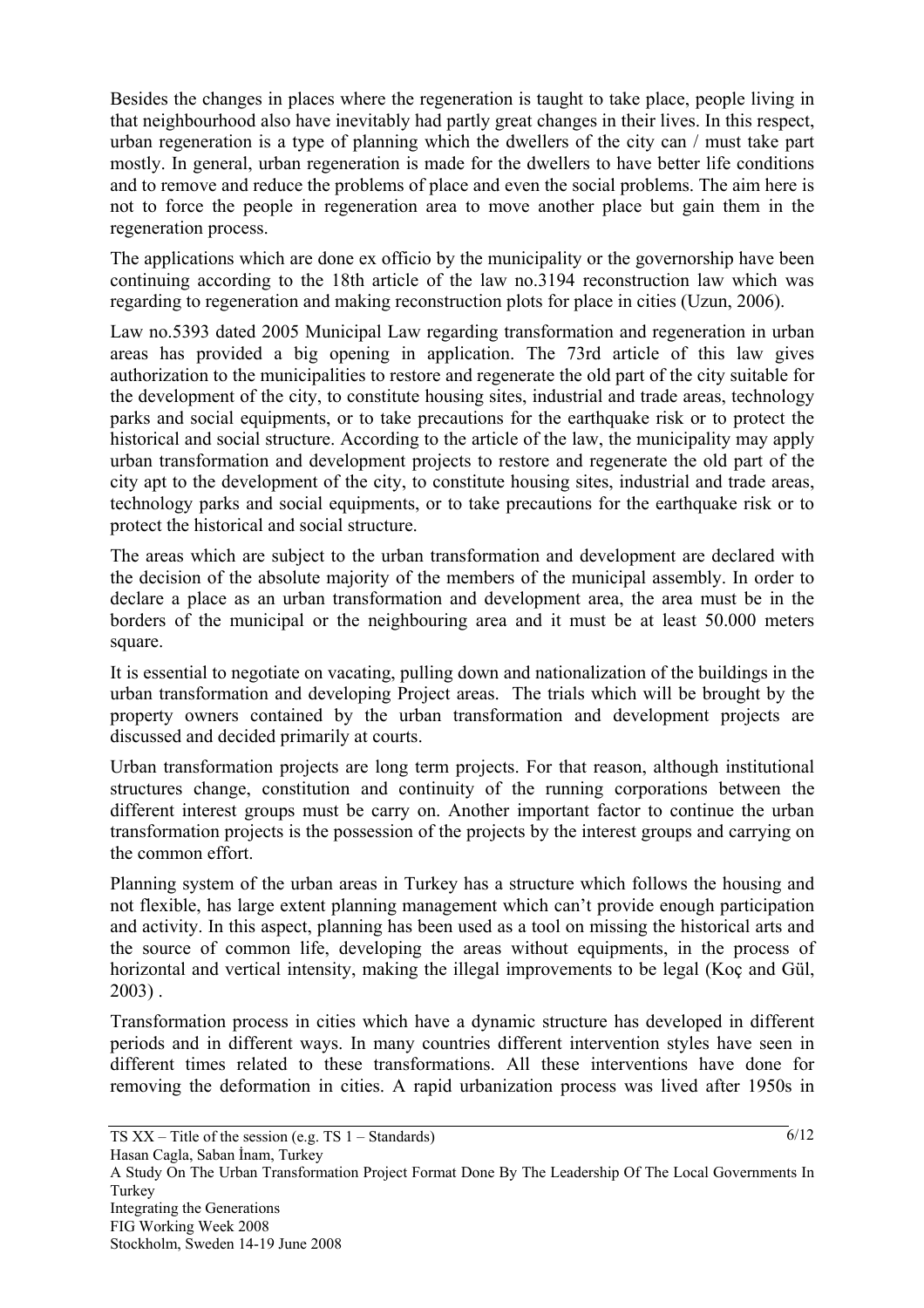Turkish cities. In 1980s urban transformation was started to be important besides rapid urbanization in big cities like İstanbul, Ankara and İzmir (Kara,2007).

Today, in all developed countries, urban transformation applications are the most important matter of agenda of the local governments. It is time to act in this subject in our country which is developing rapidly.

In our country, in order to realize the urban transformation projects, a strategy plan in national scale, and a legal arrangement with institutional structure related to the plan and a fund are needed. In order to realize regeneration projects in an area, some institutional and noninstitutional organizations are needed towards the strategic plans prepared in district level by the leadership of metropolitan municipalities. Organizational schemes about the transformation projects in the areas where urban regeneration will be done are shown in Figure 1 and Figure 2 (Göksu,2004).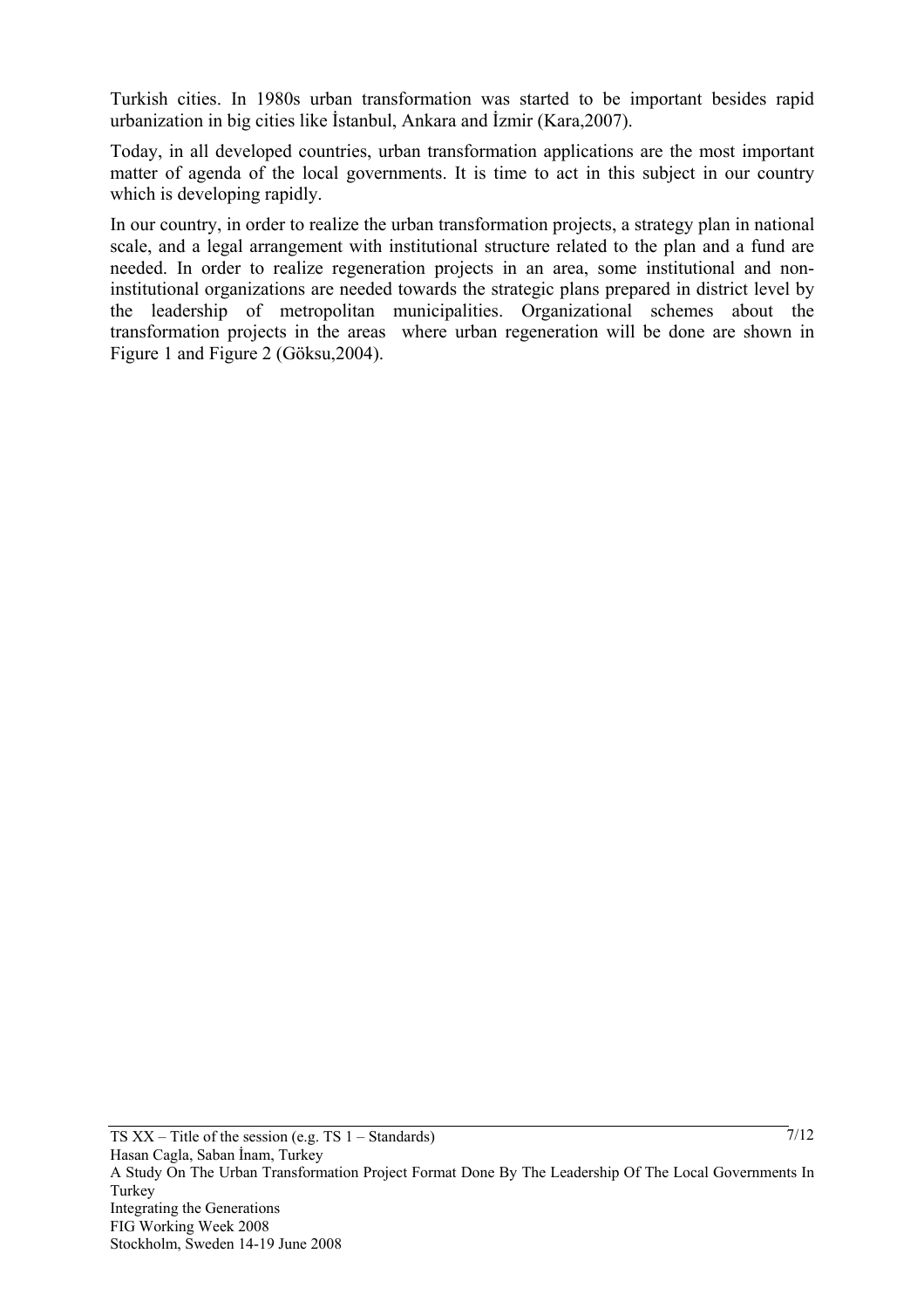

**Figure 1**. Institutional Structure in Urban Transformation Project

8/12

TS  $XX$  – Title of the session (e.g. TS 1 – Standards) Hasan Cagla, Saban İnam, Turkey A Study On The Urban Transformation Project Format Done By The Leadership Of The Local Governments In Turkey Integrating the Generations FIG Working Week 2008 Stockholm, Sweden 14-19 June 2008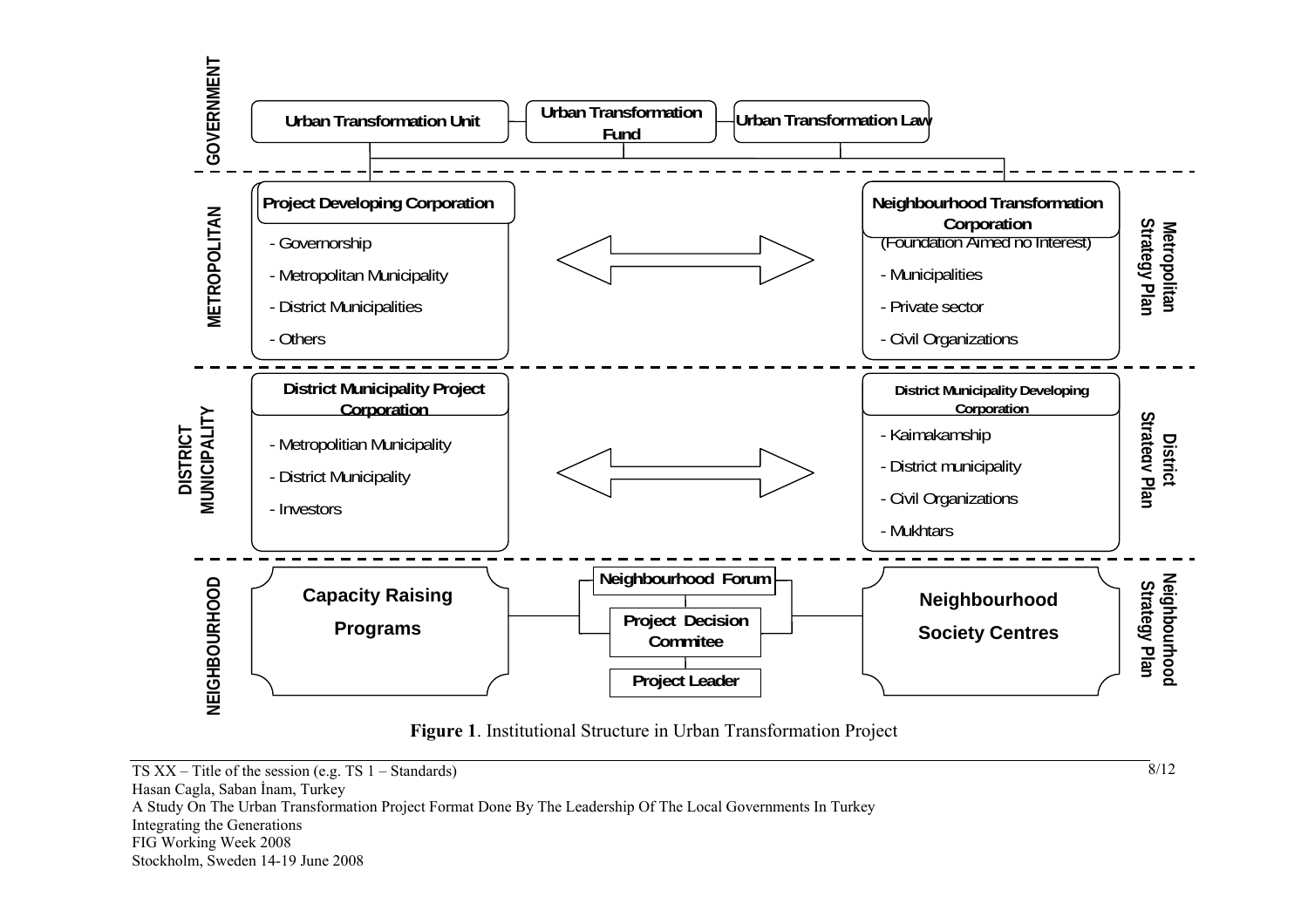

9/12

TS  $XX$  – Title of the session (e.g. TS 1 – Standards) Hasan Cagla, Saban İnam, Turkey A Study On The Urban Transformation Project Format Done By The Leadership Of The Local Governments In Turkey Integrating the Generations FIG Working Week 2008 Stockholm, Sweden 14-19 June 2008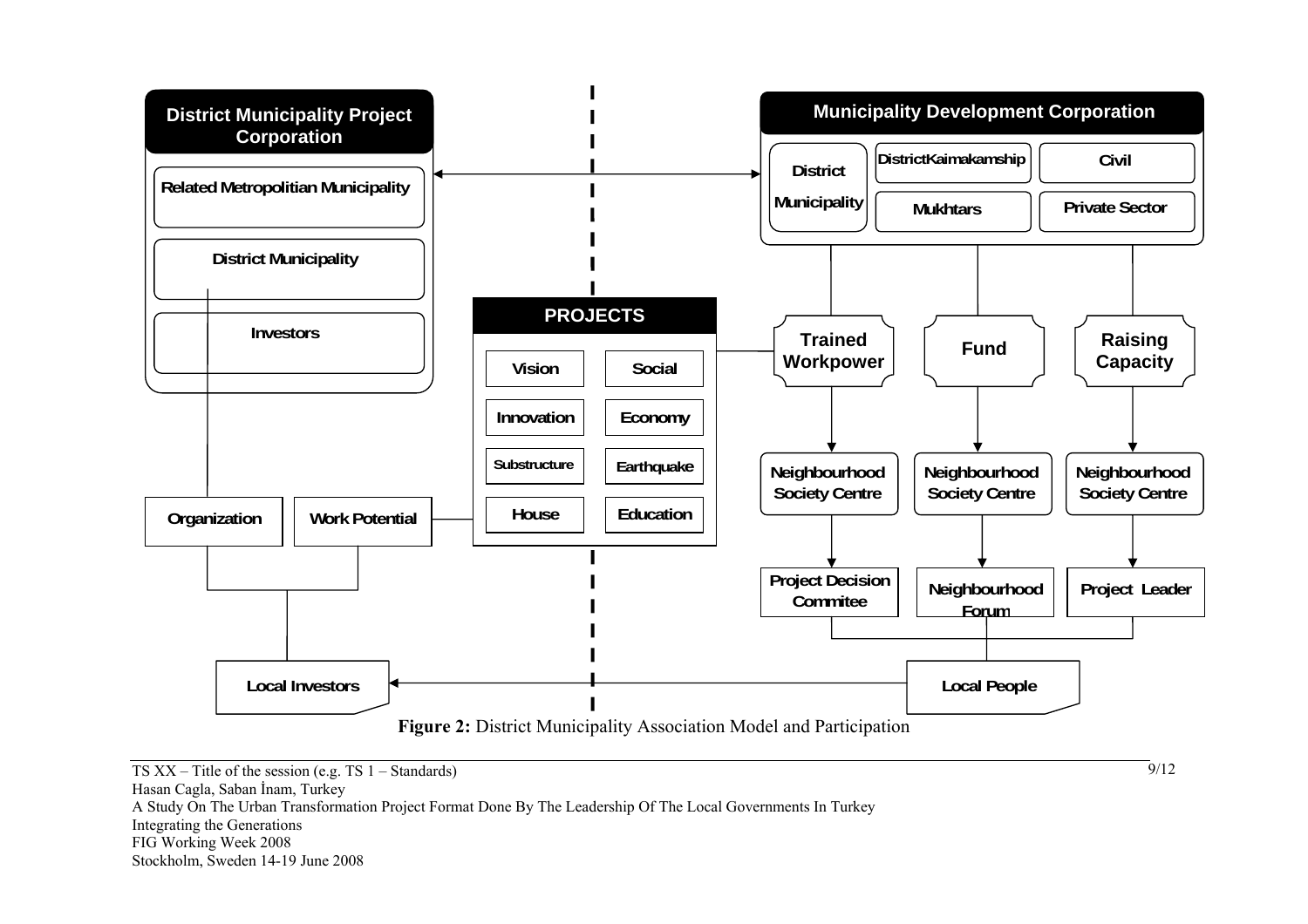## **5. CONCLUSIONS AND SUGGESTIONS**

It is necessary to regain the urban pieces which lost their functions and/or became old and dilapidated, and has a potential value in spite of their unhealthy structure and comfort conditions, towards social and economical programs, and with the contribution of the related actors.

The objective is to form all of the settlement areas in a healthy, secure way towards the continuous development principle that obeys the rules of science, technique and art, to provide the regeneration of the areas in urban standards and resistant to the disasters, and for this purpose, to open new settlement and development areas, producing cheap houses and building sites by determining the social participation based principles and bases of the regulations and the application methods.

Demographic, environmental and sociologic content must be defined in every urban transformation project.

While this process was being performed, physical reconstruction plan and their application to ground and current cadastral layouts will be renewed, the state of property usage will be updated and urban places will be formed where people can live. In this aspect urban transformation must be used as an important tool in raising the quality of physical environment by handling the cities again with renewal understanding. As urban transformation is very important for constituting continuous cities, those who are related with the subject must take part together. Those are:

- The local people committee who are chosen from dwellers must take part in consulting service.
- Technical committee consisting Surveyors, City and Region Planners, Architects, Economists, Environmentalists and Lawyers must serve as a consultant to local governments.
- Representatives of local governments who have responsibilities on the application and control of the plans.
- Central government representatives who are responsible for controlling the local government.
- Civil Society Institutions (Associations, Charities, Unions) and property owners (Çağla,2007).

Besides, being a specialist on their subject for the members of the reconstruction commission working for the municipality must become an obligatory; the municipalities must constitute "Contractual Consultant Institution"; the lack of technical application staff and equipment must be removed.

As a result, the study of " The Urban Regeneration Projects" must be evaluated which shows the complex urban transformation problem on determining of which models can be used with the contribution of the central government, related profession chambers, academics and our citizens in a whole aspect can be handled out, and in which extend the certain action areas can be determined.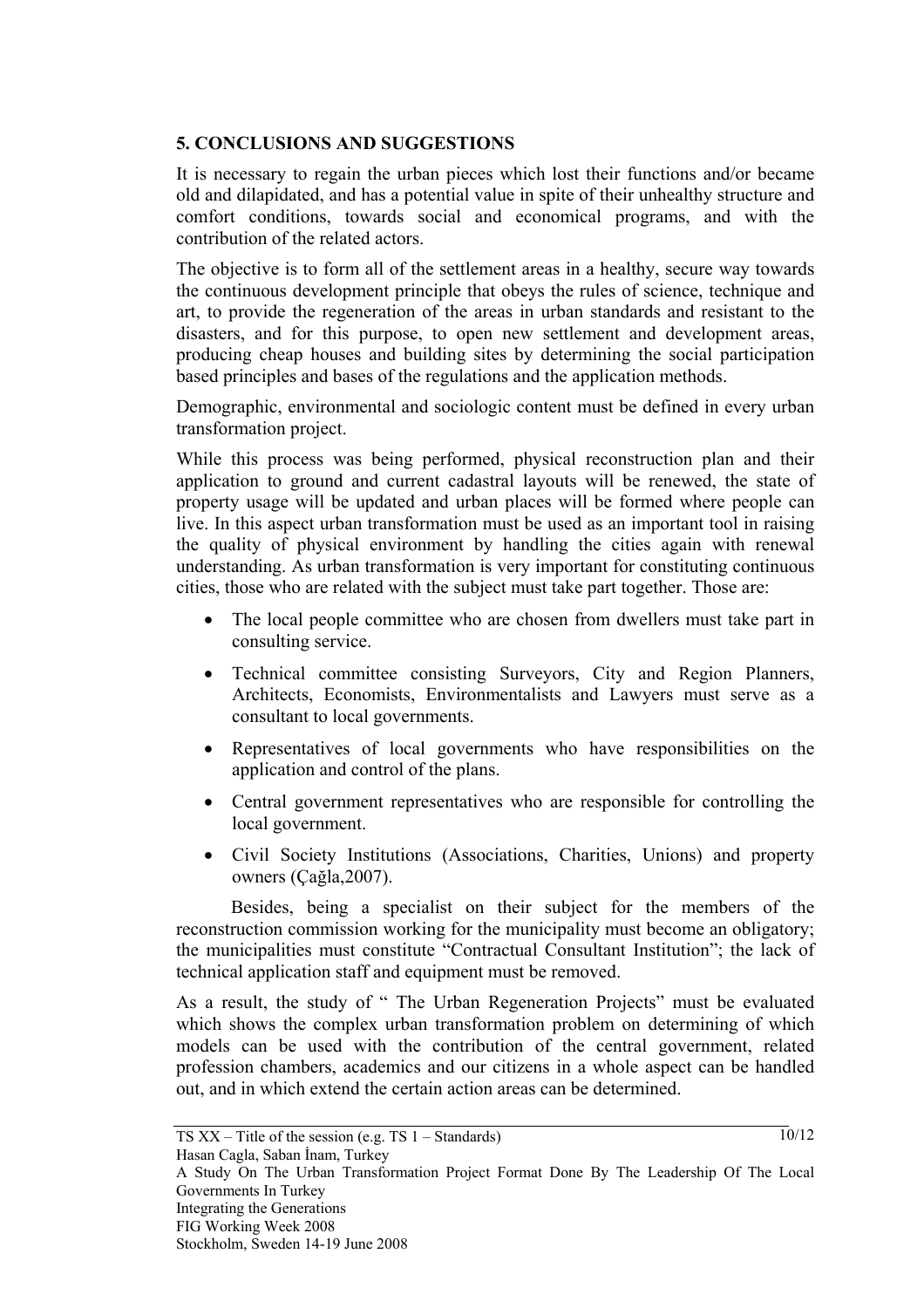#### **6.REFERENCES**

**Akkar,Z.M**., Kentsel Dönüşüm Üzerine Batıdaki Kavramlar,Tanımlar,Süreçler Ve Türkiye, Planlama TMMOB Şehir Palancılar Odası Yayını, 2006/2 ISSN 1300- 7319,s 29-38,2006,Ankara

**Çağla,H**., Kentsel Dönüşüm Çalışmalarının Mülkiyet Kullanımına Olan Etkisi Üzerine Bir Araştırma Ve Konya Örneği,S.Ü FBE Yüksek Lisans Tezi,2007,Konya **Çakılcıoğlu, M.,Cebeci, F.Ö.,** 2003, Kentin Çöküntü Alanlarında Uygulamada Yetersiz Kalan İmar Planlarının Yerine Alternatif Planlama Süreçleri. Kentsel Dönüşüm Sempozyumu, 11-13 Haziran, İstanbul.

**Drewe, P.** European experiences.Peter Roberts ve Hugh Sykes (der.) *Urban Regeneration,2000,* London, Thousand Oaks, New Delhi: Sage. 281-293

**Göksu, A.F.,** Zeytinburnu Kentsel Dönüşüm Projesi ve Katılım Modeli, 2004, İstanbul, www.kentselyenileme.org,2007

**İnam,Ş.,Çağla.,H**, A Research On The Contribution Of Urban Transformation Projects To The Renewal Of Cadastral Activities İn Turkey, XXIII FIG Congress, Munich, Germany, October 8-13, 2006

**İnam, Ş., Çay, T., İşcan, F.,** 2004,Kentsel Dönüşüm Sürecinde İmar Planı Uygulamalarının Sonuçları Üzerine Bir İnceleme, 8 Kasım Dünya Şehircilik Günü 28. KOLOKYUMU değişen Dönüşen Kent ve Bölge, cilt 1, s:401-417, 8-10 Kasım, Ankara.

**Kara,G.,** Kentsel Dönüşüm Uygulamaları, 11.Türkiye Harita Bilimsel ve Teknik Kurultayı, 2-6 Nisan 2007, Ankara

**Kayasu,S.,Yaşar,S.S.,** Kentsel Dönüşüm Üzerine Bir Değerlendirme:Kavramlar,Gözlemler. Kentsel Dönüşüm Sempozyumu, 11-13 Haziran 2003, İstanbul.

**Koç,E.,Gül,A.,** Kentsel Dönüşümde İmar Uygulama Araçları. Kentsel Dönüşüm Sempozyumu, 11-13 Haziran 2003, İstanbul

**Özden,P.P.,** Kentsel Yenileme Uygulamalarında Yerel Yönetimlerin Rolü Üzerine Düşünceler Ve İstanbul Örneği ,İ.Ü.Siyasal Bilgiler Fakültesi Dergisi, No: 23-24 (Ekim 2000-Mart 2001)

**Uzun,B.,Çete,T.,** Gelişmekte Olan Ülkelerde Yasadışı Yerleşim Sorunlarının Çözümü için Bir model Yaklaşımı Önerisi. Jeodezi Jeoinformasyon Arazi Yönetimi dergisi, Sayı:93, 2005, Ankara.

**Uzun,C.N.,**Yeni Yasal Düzenlemeler Ve Kentsel Dönüşüme Etkileri, Planlama TMMOB Şehir Palancılar Odası Yayını,2006/2 ISSN 1300-7319,s 49-52

**(URL1)** www.yerelnet.org.tr